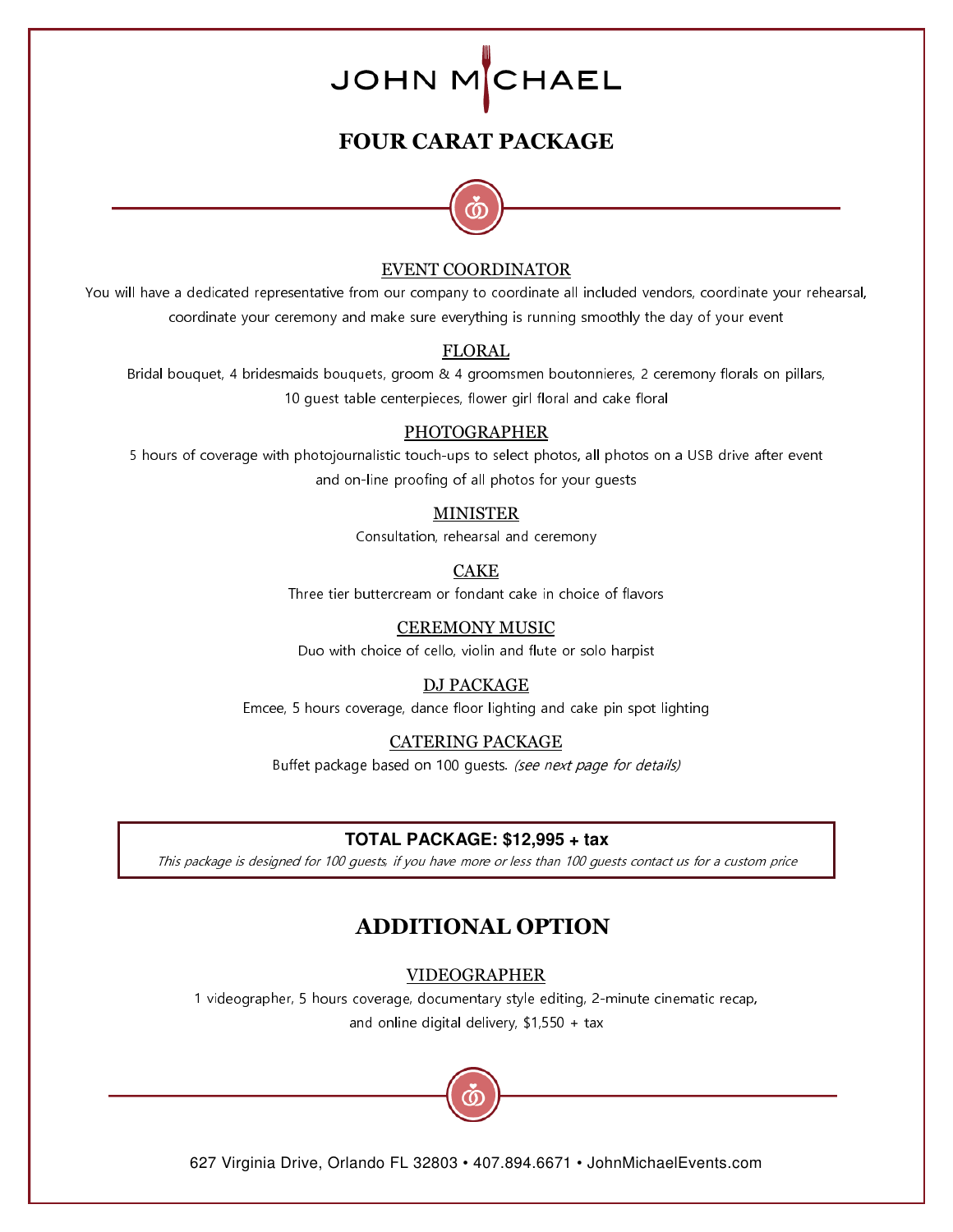# **WEDDING BUFFET PACKAGE**



#### MENU

Three (3) butler passed hors d'oeuvres One (1) entrée from chicken or fish selections One (1) entrée from chef carved meat selections One (1) entrée from pasta selections One (1) salad selection Two (2) side dish selections Rosemary garlic, honey wheat and sea salt yeast rolls

LINENS: polyester floor length linens in your choice of over 50 different colors to dress guest tables, head table (qty. based on 8 guests per table), all food and beverage tables and up to 5 additional linens to be used as you wish

GUEST TABLE SETUPS: pure white round or square china dinner plates, two-piece stainless flatware, butter florets, salt, pepper, glass of cucumber/mint iced water, clear pitchers with cucumber/mint water on each guest table, silver table number stands & numbers and napkin in your choice of fold style

BUFFET SETUPS: menu signs for each item, votive candles, linens in your choice of color and decorative centerpiece

BAR/BEVERAGE SETUPS: includes: bar height table, ice, coke, sprite, diet coke, sparkling water, bottled water, lemonade, cucumber mint water, traditional iced tea, lemons, limes all equipment, plastic tumblers, snack mix, votive candles, bar décor and cocktail napkins. (any alcohol provided by client)

STAFFING: catering supervisor, culinary staff, server staff and bar staff included

SWEETHEART SERVICE AND SETUPS: upgraded table linen or overlay linen, charger plates and chiavari chairs on sweetheart table. Plated dinner service to couple, petite hors d'oeuvres platter presented with dinner and packaged meal with cake slices to take home

CAKE SERVICE: white china plates, stainless forks, napkins, cutting service, cake knife and server

COMPLIMENTARY VENDOR MEALS: buffet meals and beverages offered for up to 5 vendors

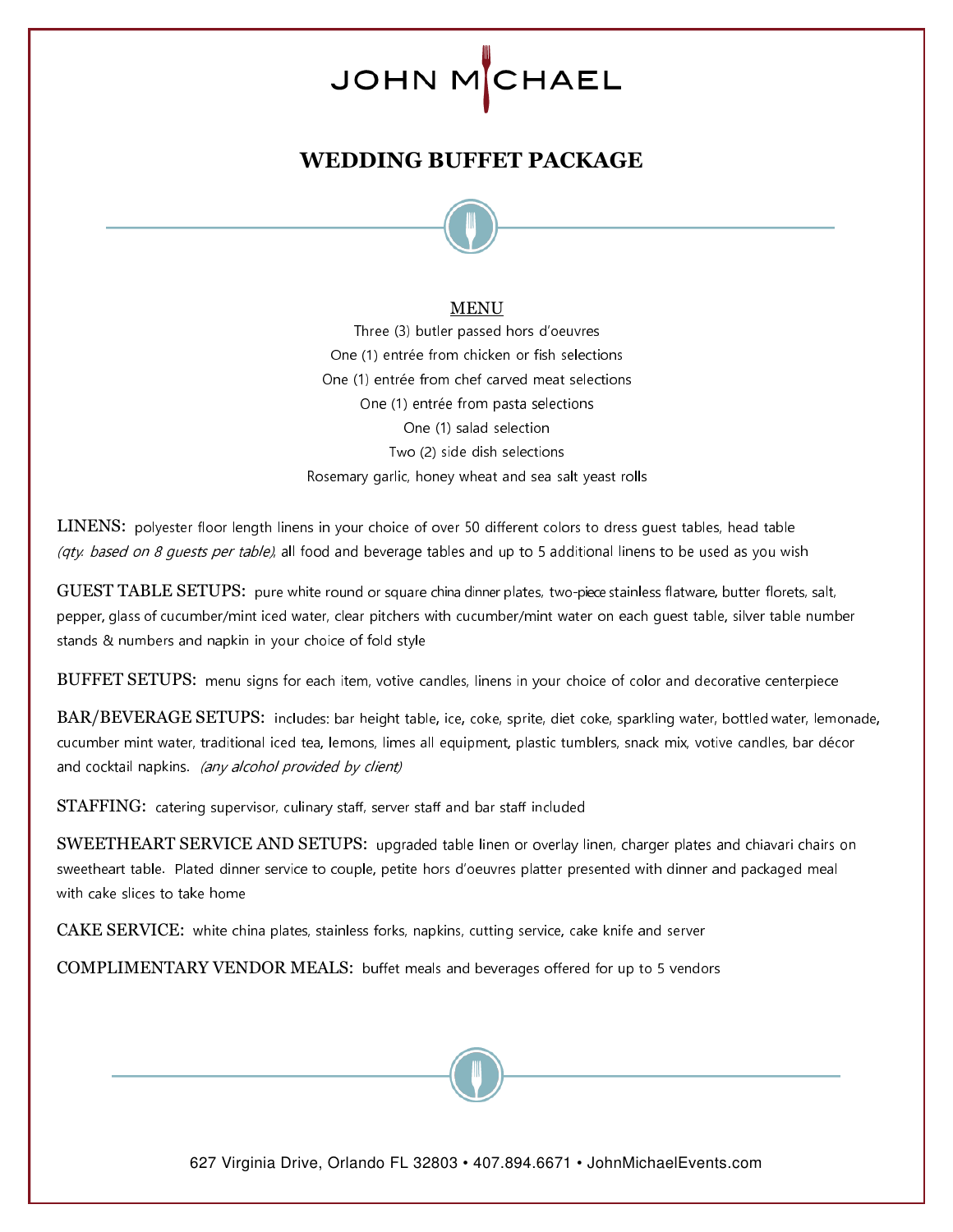# **ADDITIONAL OPTIONS**

| The following can be added/upgraded to your package for the noted price:                                                                                                                                              |           |
|-----------------------------------------------------------------------------------------------------------------------------------------------------------------------------------------------------------------------|-----------|
| FULL LIQUOR BAR SETUPS (UPGRADE)<br>Ginger ale, orange juice, cranberry juice, pineapple juice, grapefruit juice, tonic water, club soda,                                                                             | $$3pp++$  |
| <b>BEER AND WINE OPEN BAR</b><br>Quantum Leap Garda and Kaley's Rescue Red wines, Bud Light, Corona, and Yuengling bottled beers                                                                                      | $$11pp++$ |
| <b>FULL LIQUOR OPEN BAR</b><br>Quantum Leap Garda and Kaley's Rescue Red wines, Bud Light, Corona, and Yuengling bottled beers<br>Absolut vodka, Bacardi rum, Seagram's whiskey, Beefeater's gin and Jim Beam bourbon | $$18pp++$ |
| <b>BAR GLASSWARE (UPGRADE)</b>                                                                                                                                                                                        | $$1pp++$  |
| <b>COFFEE STATION</b><br>Regular and decaf coffee, creamer and sweeteners with china cups - served after dinner                                                                                                       | $$200++$  |
| <b>CHAMPAGNE TOAST</b><br>Champagne flute, your choice of sweet asti spumante or dry brut champagne and service                                                                                                       | $$3pp++$  |
| PLATED SALAD AND ROLLS SERVICE                                                                                                                                                                                        | $$5pp++$  |
| <b>CHILDREN'S MEALS</b>                                                                                                                                                                                               | $$30pp++$ |

| RESIN CHARGER PLATES: \$3pp++   |                | WHITE WOOD CHAIRS:             | $$5pp++ (+delivery)$ |
|---------------------------------|----------------|--------------------------------|----------------------|
| GLASS CHARGER PLATES: \$5pp++   |                | CHIAVARI CHAIRS:               | $$7pp++ (+delivery)$ |
| <b>CHAIR SASH ONLY:</b>         | $$2pp++$       | CHAIR COVER & SASH:            | $$5pp++$             |
| CAKE TO GO BOXES:               | $$2pp++$       | <b>EXTRA VENDOR MEALS:</b>     | $$15pp++$            |
| <b>UPGRADED LINENS:</b>         | pricing varies | <b>COCKTAIL SERVERS:</b>       | $$150++ (each)$      |
| VEGAN MEAL UPGRADE: \$15pp++    |                | PLATED STYLE SERVICE:          | $$13pp++$            |
| STATION STYLE SERVICE: \$16pp++ |                | <b>GOURMET COFFEE UPGRADE:</b> | $$150++$             |